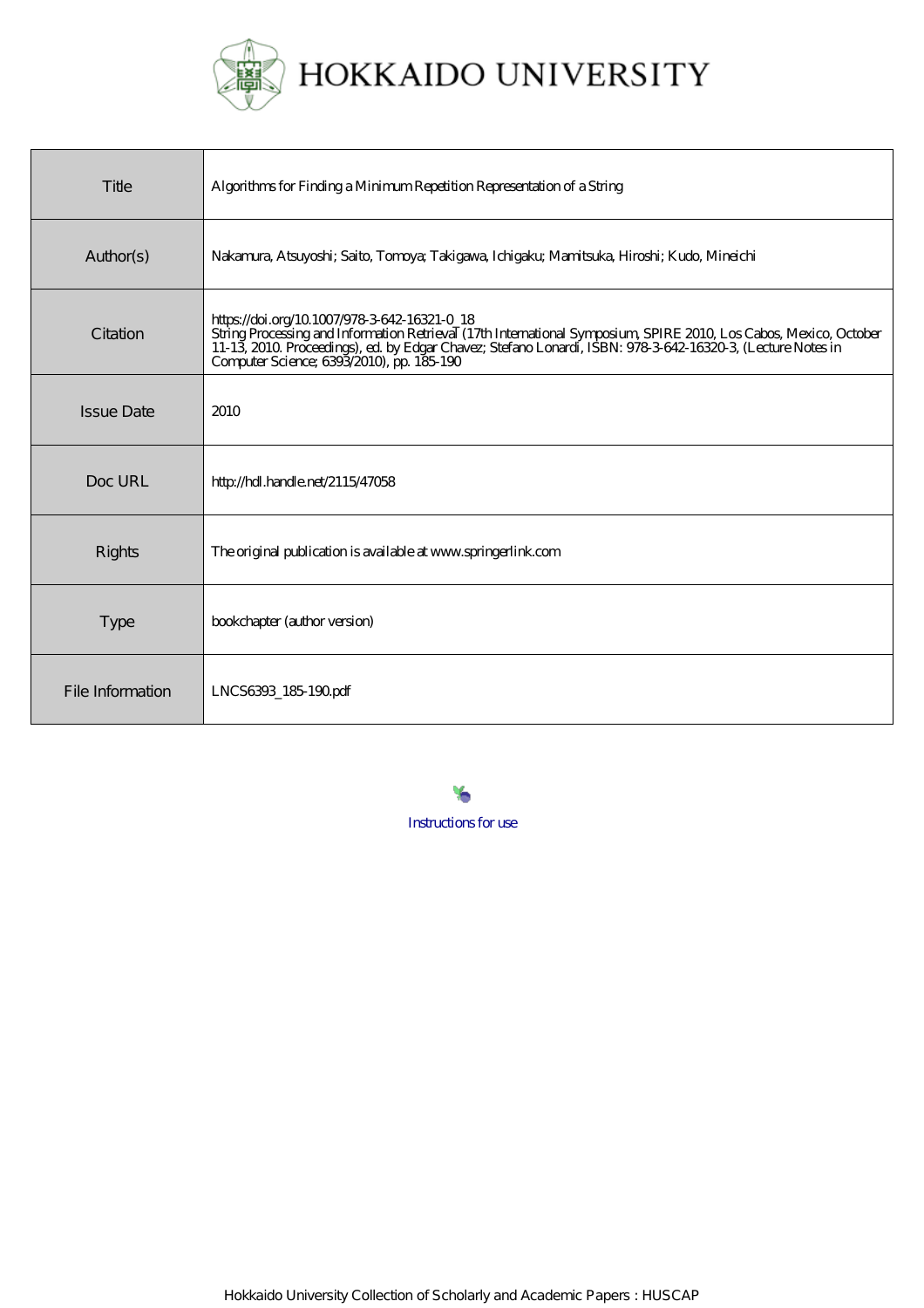# Algorithms for Finding a Minimum Repetition Representation of a String

Atsuyoshi Nakamura<sup>1</sup>, Tomoya Saito<sup>1</sup>, Ichigaku Takigawa<sup>2</sup>, Hiroshi Mamitsuka<sup>2</sup>, and Mineichi Kudo<sup>1</sup>

<sup>1</sup> Hokkaido University, Kita 14, Nishi 9, Kita-ku, Sapporo 060-0814, Japan, {atsu@main.,saito@,mine@main.}ist.hokudai.ac.jp, <sup>2</sup> Institute for Chemical Research, Kyoto University, Uji, Kyoto 611-0011, Japan, {mami,takigawa}@kuicr.kyoto-u.ac.jp

Abstract. A string with many repetitions can be written compactly by replacing h-fold contiguous repetitions of substring r with  $(r)^h$ . We refer to such a compact representation as a repetition representation string or RRS, by which a set of disjoint or nested tandem arrays can be compacted. In this paper, we study the problem of finding a minimum RRS or MRRS, where the size of an RRS is defined to be the sum of its component letter sizes and the sizes needed to describe the repetitions  $(\cdot)^h$ which are defined as  $w_R(h)$  using a repetition weight function  $w_R$ . We develop two dynamic programming algorithms to solve the problem. One is CMR that works for any repetition weight function, and the other is CMR-C that is faster but can be applied only when the repetition weight function is constant. CMR-C is an  $O(w(n + z))$ -time algorithm using  $O(n + z)$  space for a given string with length n, where w and z are the number of distinct primitive tandem repeats and the number of their occurrences, respectively. Since  $w = O(n)$  and  $z = O(n \log n)$  in the worst case, CMR-C is an  $O(n^2 \log n)$ -time  $O(n \log n)$ -space algorithm, which is faster than CMR by  $((\log n)/n)$ -factor.

Keywords: tandem repeat, string algorithm

# 1 Introduction

A contiguous repeat of a substring embedded in a string is called a *tandem array*, or a *tandem repeat* (or a *square*) for a two-fold repetition. The problem of finding tandem arrays and repeats has been studied for more than two decades in the fields of computer science, mathematics and biology [4]. Efficient algorithms for finding *all* or *primitive* tandem repeats, namely, repeats whose repeated units themselves are not tandem arrays, have been developed so far [2–4].

In this paper, we consider *repetition representation strings*, or RRSs, which allows to use notations  $(r)^h$  instead of contiguous sequences  $rr \cdots r$  of h identical strings r. An RRS can represent many tandem arrays simultaneously but cannot always represent all tandem arrays in a string. An RRS is a string representation for a set of *disjoint* or *nested* tandem arrays in a string, where two substrings of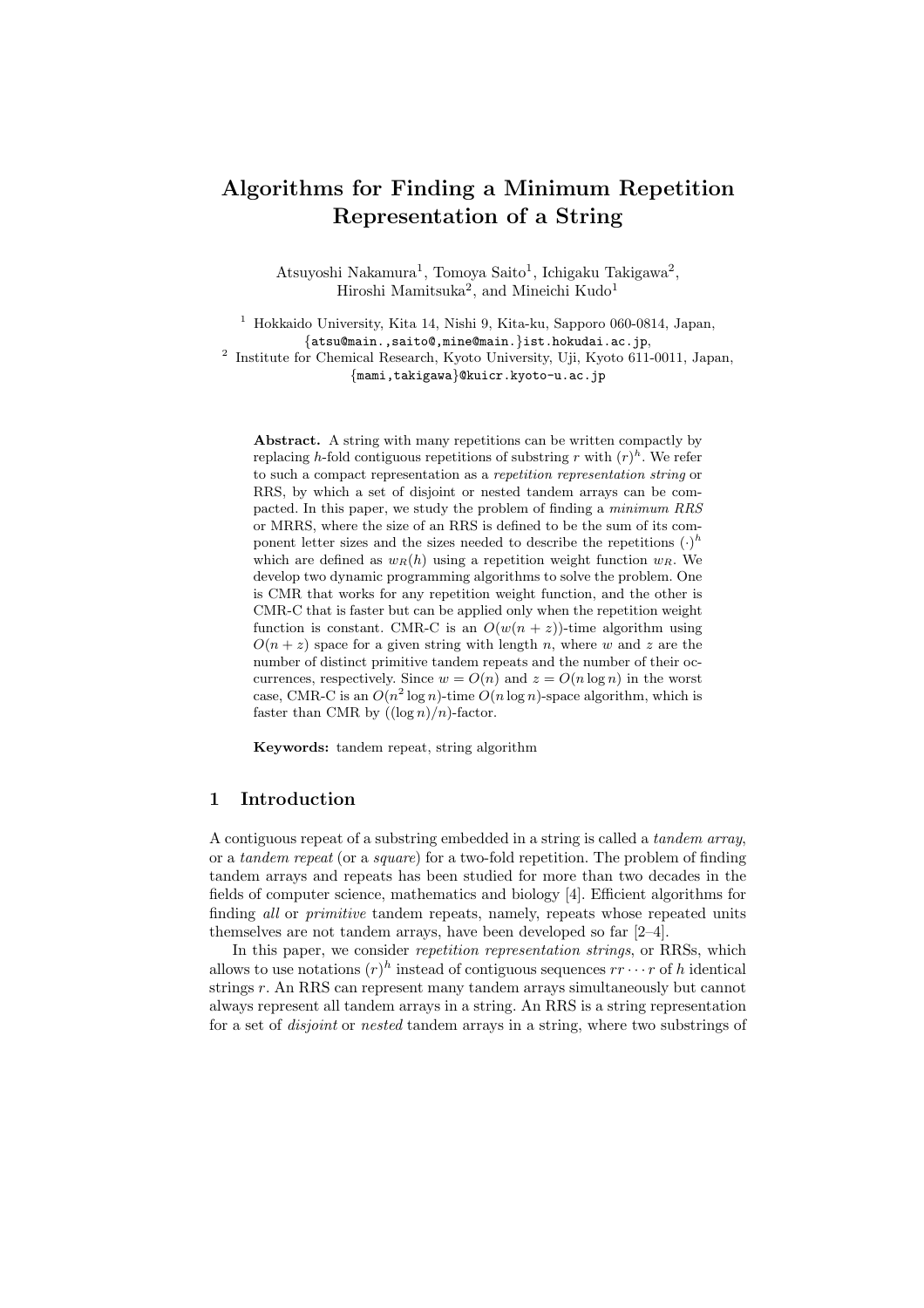a string are disjoint if they have no intersection, and  $(r)^h$  and  $(r')^{h'}$  are nested if r contains  $(r')^{h'}$ . Different RRSs are possible for a string depending on which set of tandem arrays is represented. As an evaluation measure for RRSs, we use their sizes, that is, we consider the problem of finding a *minimum RRS* (MRRS) for a given string. Our expectation that an MRRS represents an essential repetition structure of a string is supported by the well-known MDL principle: "the success in finding regularities can be measured by the length with which the data can be described" (www.mdl-research.org).

We define the size of an RRS as the sum of its component sizes, namely, the sum of its component letter sizes and the sizes needed to describe the repetitions  $(\cdot)^h$  which are defined as  $w_R(h)$  using a repetition weight function  $w_R$ .

We developed two algorithms: CMR and CMR-C. CMR works for any repetition weight function  $w_R$ , though it is slow; it runs in  $O(n^3)$  time and  $O(n^2)$  space. On the other hand, CMR-C works only when the repetition weight function is constant, but it is faster; it is an  $O(w(n + z))$ -time  $O(n + z)$ -space algorithm using a sophisticated technique of finding tandem repeats. Here,  $n$  is the length of a given string,  $z$  is the number of (occurrences of) primitive tandem repeats in the string, and  $w$  is the number of distinct strings among them. Considering the worst case setting [1, 2]:  $w = O(n)$  and  $z = O(n \log n)$ , these complexities correspond to  $O(n^2 \log n)$  time and  $O(n \log n)$  space, which are smaller than those of CMR by  $((\log n)/n)$ -factor. We further note that CMR-C is more effective for smaller w and z.

### 2 Problem Setting

Let  $\Sigma$  be a finite *alphabet*, whose elements are called *letters*. A *string* s is a sequence of letters with finite length. The length of string s is the number of letters in s which is denoted by |s|. More general notion called a *repetition representation string*, or an RRS, is defined as follows. First, all strings are RRSs themselves. If  $r_1$  and  $r_2$  are RRSs, then  $r_1r_2$ , concatenation of  $r_1$  and  $r_2$ , is also an RRS. If r is an RRS, then  $(r)^h$   $(h \geq 2)$  is also an RRS that is another representation of a concatenation  $rr \cdots r$  of h identical RRSs r. Note that parentheses  $'$ , ')' and codes for numbers are special symbols not contained in  $\Sigma$ . A substring represented by RRS  $(r)^h$  is called a *tandem array*, and it is called a *tandem repeat* when  $h = 2$ . We say that  $(r)^h$  is *expanded* to the concatenation  $rr \cdots r$  of h identical RRSs r and reversely  $rr \cdots r$  is *reduced* to  $(r)^h$ . String s without  $(\cdot)^h$  notation is said to be *represented by an RRS* r if s is obtained by expanding all the  $(\cdot)^h$  in r for any h.

The *size* of an RRS can be calculated using given two non-negative weight functions, *alphabet weight function*  $w_{\Sigma}$  on  $\Sigma$  and *repetition weight function*  $w_{R}$ on the set of natural numbers at least 2. Given  $w_{\Sigma}$  and  $w_{R}$ , the size  $l(r)$  of an RRS  $r$  is recursively defined as follows:

> $l(\lambda) = 0$  for empty string  $\lambda$ ,  $l(a) = w_{\Sigma}(a)$  for  $a \in \Sigma$ ,  $l(r_1r_2) = l(r_1) + l(r_2)$  for all RRSs  $r_1$  and  $r_2$ , and  $l((r)^h) = l(r) + w_R(h).$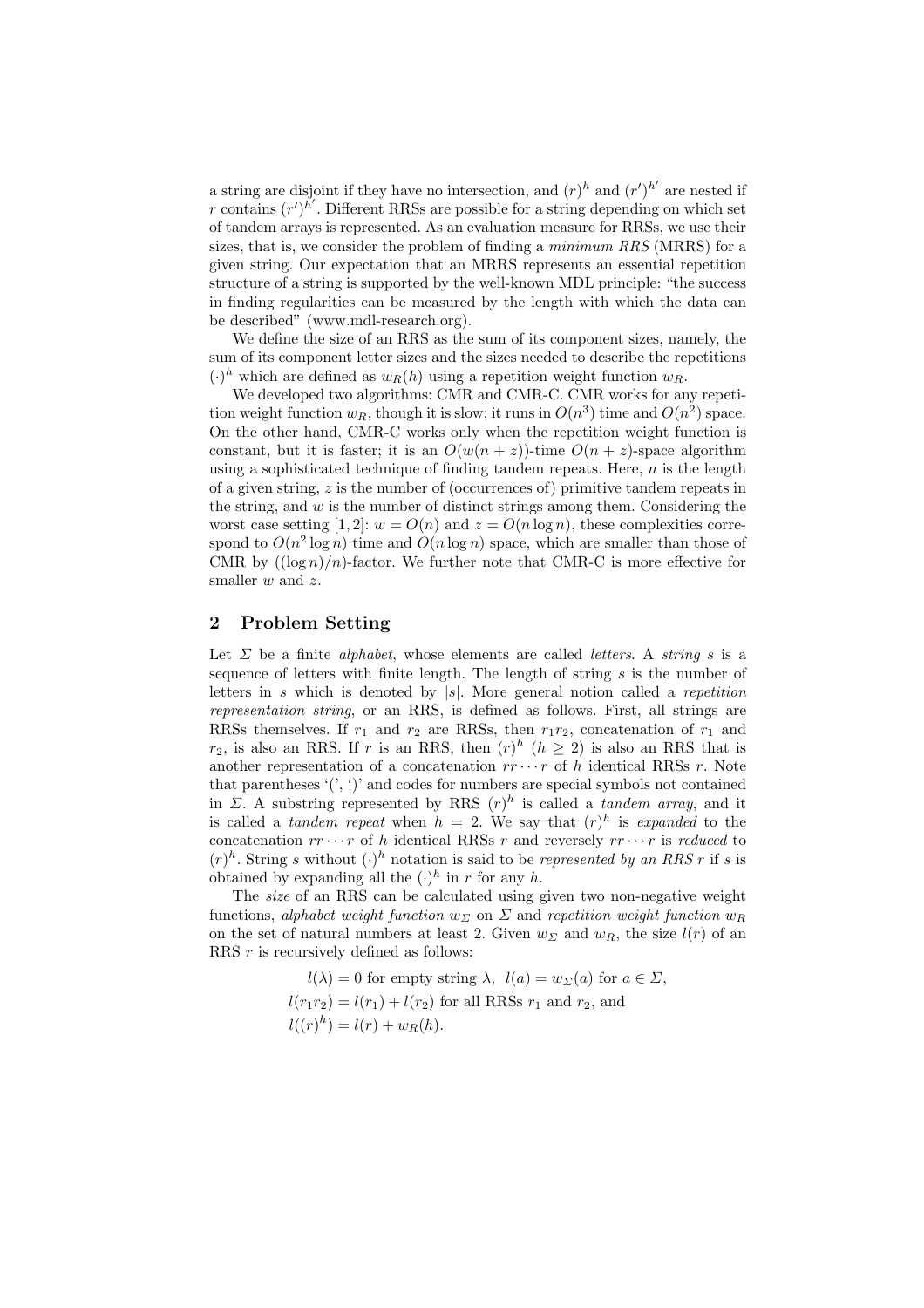*Remark 1.* In most cases, we use constant functions as  $w_{\Sigma}$  and  $w_R$  for simplicity. A constant function  $w_R$  in the uniform cost model and  $w_R(h) = \log h + c$  in the logarithmic cost model seem natural, where  $c$  is a some constant. In practice,  $w_{\Sigma}$  and  $w_{R}$  should be decided depending on applications.

The problem we deal with in this paper is the following one.

*Problem 1.* Given a string s, an alphabet weight function  $w_{\Sigma}$  and a repetition weight function  $w_R$ , find a minimum(-sized) RRS r that represents s.

# 3 Algorithms

In this section, we show algorithms for problem 1. We assume that  $s$  is an arbitrary string  $a_1a_2\cdots a_n$  with length n. For  $1 \leq i \leq j \leq n$ , we let  $s[i..j]$ denote the substring  $a_i a_{i+1} \cdots a_j$  of s, and let  $r_*[i..j]$  denote a minimum RRS (MRRS) representing  $s[i..j]$  in the following subsections.

#### 3.1 General Algorithm

First, we show algorithm CMR that works for any repetition weight function  $w_R$ . CMR calculates an MRRS representing a given string  $s[1..n]$  by calculating MRRSs representing  $s[i..j]$  for all the substrings  $s[i..j]$  of  $s[1..n]$  using dynamic programming. Its dynamic programming is based on the following proposition, which says that an MRRS representing a string is either a repetition of an MRRS representing its some prefix or a concatenation of two MRRSs representing its two substrings that are made by cutting the string at some position.

**Proposition 1.** For all  $1 \leq i \leq j \leq n$ ,  $r_*[i..j]$  *is one of the followings:* 

*(1)*  $(r_*[i..i + d - 1])^h$  *for some*  $d \ge 1$  *and*  $h \ge 2$  *with*  $hd = j - i + 1$ *, (2)*  $r_*[i..i + d]r_*[i + d + 1, j]$  *for some*  $0 ≤ d < j - i$ *.* 

For given  $1 \leq i \leq j \leq n$ , assume that  $r_*[i'..j']$  is already known for all  $1 \leq i' < j' \leq n$  with  $j' - i' < j - i$ . By the proposition,  $r_*[i..j]$  is obtainable by searching an MRRS among at most  $|(j - i + 1)/2|$  possibilities of (1) and  $j - i$ possibilities of (2). If  $l(r_*[i'..j'])$  for all  $1 \leq i' < j' \leq n$  with  $j' - i' < j - i$  is already calculated, the size for each possible RRS can be calculated in constant time. Thus, such search can be finished in  $O(j - i)$  time. This means that an MRRS  $r*[1..n]$  for a given string  $s[1..n]$  is obtainable in  $O(n^3)$  time and  $O(n^2)$ space by dynamic programming using the fact that  $r_*[i..i] = s[i..i] = a_i$  for all  $1 \leq i \leq n$ .

#### 3.2 Algorithm for a Constant Repetition Weight Function

In this subsection, we describe an algorithm faster than CMR in the case with a constant repetition weight function. In this subsection,  $w_R$  is always supposed to be a constant function.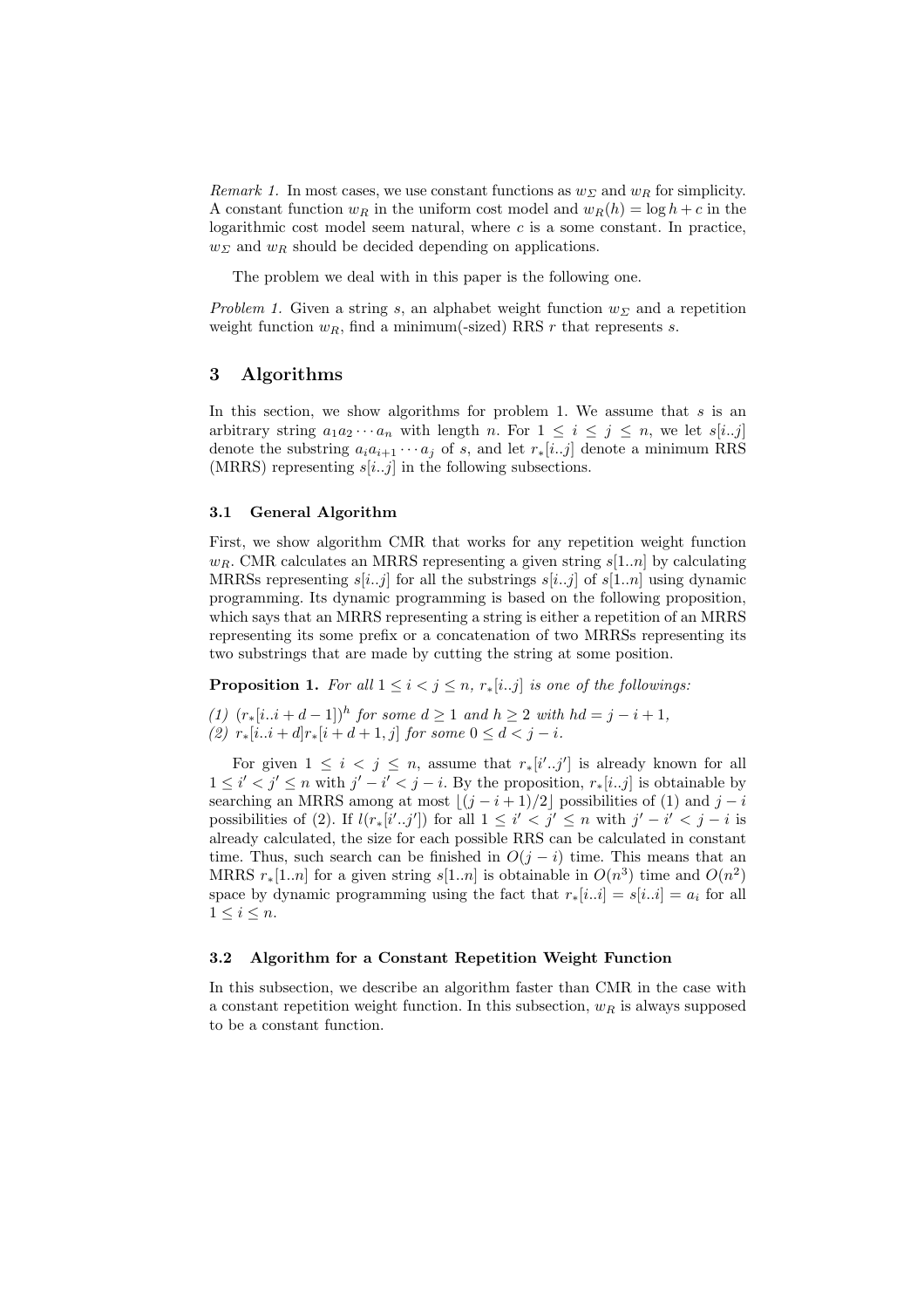First, note that

$$
l((\underbrace{rr\cdots r}_{h \text{ times}})^g) = hl(r) + w_R(g) \ge l(r) + w_R(hg) = l((r)^{hg})
$$

because  $w_R$  is supposed to be a constant function. This means that we only have to check combinations of *primitive* tandem arrays, where a tandem array  $(r)^h$ is said to be primitive if r cannot be represented by RRS  $(r')^{h'}$  for any string  $r'$  and  $h' \geq 2$ . Such a tandem array is called a *primitive* tandem repeat when  $h = 2$ . It is known that there are at most  $O(n \log n)$  *occurrences* of primitive tandem repeats in a string of length n.

Let  $E(i)$  denote the set of primitive tandem repeats ending at the *i*th letter of s. For each tandem repeat  $s[i-2j+1..i]$  in  $E(i)$ , namely, for each tandem repeat with width j and ending at i,  $h_*(i, j)$  denotes an optimal number of repetitions of the last j letters as an RRS-representation of  $s[1..i]$ :

$$
h_*(i,j) \stackrel{\text{def}}{=} \arg \min_g \{ l(r(g)) : \mu(r(g)) = s[1..i],
$$
  

$$
r(g) = r_*[1..i - gj](r_*[i - j + 1..i])^g \},
$$

where  $\mu(r)$  denotes an expanded string of r. Then,  $r_*[1..i - h_*(i,j)j](r_*[i-j+1])$  $(1..i])^{h_*(i,j)}$  is a minimum RRS representing s[1..*i*] among the RRSs of the form  $r_*[1..i-gj](r_*[i-j+1..i])^g$   $(g \ge 2)$  by the definition, and also a minimum RRS even among all the RRSs of the form  $r[1..i-gj](r[i-j+1..i])^g$   $(g \ge 2)$  for any RRSs  $r[1..i - gj]$  and  $r[i - j + 1..i]$  representing  $s[1..i - gj]$  and  $s[i - j + 1..i]$ , respectively. Fortunately,  $h_*(i, j)$  can be calculated efficiently using dynamic programming.

The following proposition indicates that candidate RRSs for  $r_*[1..i]$  can be narrowed to only  $|E(i)| + 1$  RRSs.

Proposition 2. *One of the RRSs of the following form (1) or (2) is an MRRS representing* s[1..i]*.*

(1) 
$$
r_*[1..i-1]a_i,
$$

$$
(2) \ \ r_*[1..i - h_*(i,j)j](r_*[i-j+1..i])^{h_*(i,j)} \ \text{for} \ s[i-2j+1..i] \in E(i).
$$

By the above propositions,  $r_*[1..n]$  can be calculated using dynamic programming if an appropriate representation of  $E(i)$  is prepared. We call such a dynamic programming algorithm FindBestComb. As an input of FindBestComb,  $E(i)$  is assumed to be given by a linked list, where the list entry for tandem repeat  $s[i-2j+1..i]$  has the repeat width j, an MRRS  $r_*[i-j+1..i]$  and its size, and the pointer to the entry for the tandem repeat  $s[i-3j+1..i-j]$ . FindBestComb calculates  $l(r_*[1..i])$  in the increasing order of i. For each i, it searches an MRRS  $r_*[1..i]$  among  $|E(i)| + 1$  candidates shown in Proposition 2 using already calculated  $l(r_*[1..i'])$  for  $i' < i$ . Note that  $h_*(i,j)$  can be calculated using already calculated  $h_*(i-j, j)$ , which can be accessed through the pointer to the entry for the repeat  $s[i-3j+1..i-j]$ . An MRRS  $r_{*}[1..n]$  can be constructed by traceback if which one among  $|E(i)| + 1$  candidates is an MRRS  $r_*[1..i]$  is memorized for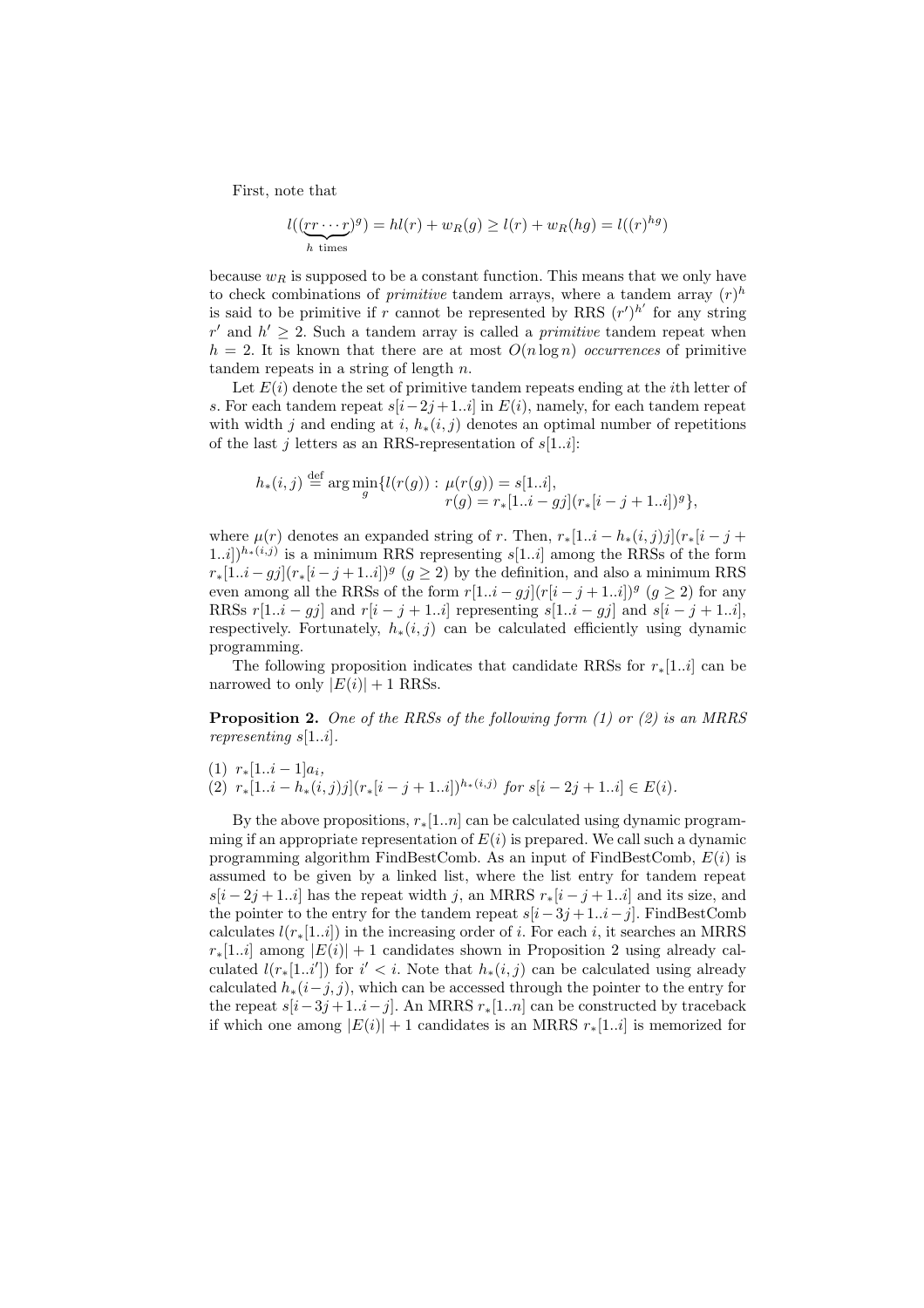CMR-C %[Calculate an MRRS of a string for a Constant repetition weight function] Input:  $s[1..n]$ : string,

 $w_{\Sigma}$ : alphabet weight function,  $w_{\Sigma}$ : constant repetition weight function Output:  $r_*[1..n]$ : an MRRS representing  $s[1..n]$ 

- **Step 1** Make the suffix tree  $T$  decorated with the endpoints of all primitive tandem repeats in the vocabulary for the reversed string of s using the algorithm developed by Gusfield and Stoye [2].
- **Step 2** Prepare linked list  $E(i)$  for  $i = 1, ..., n$  by executing Prepare  $E(T)$ 's root node). Step 3 For each entry of tandem repeat  $s[i - 2j + 1..i]$  in  $E(i)$   $(i = 1, 2, ..., n)$ , set an MRRS and its size of  $s[i - j + 1..i]$  to the entry by executing

Set\_Min\_Size(s[1..n],  $w_{\Sigma}$ ,  $w_{R}$ , E).

**Step 4** Calculate  $r_*[1..n]$  by executing FindBestComb(s[1..n],  $w_{\Sigma}, w_R, E$ ).

#### Fig. 1. Algorithm CMR-C

each  $i = 1, 2, \ldots n$ . The time and space complexity of FindBestComb is  $O(n \log n)$ because the number of occurrences of primitive tandem repeats is  $O(n \log n)$ .

Linked lists  $E(i)$  for all  $i = 1, ..., n$  and the pointers to the entries for tandem repeats  $s[i-3j+1..i-j]$  which are set for all entries of primitive tandem repeat  $s[i-2j+1..i]$  in  $E(i)$   $(i = 1, ..., n)$  are calculated in  $O(n \log n)$  time using the suffix tree of s decorated with the endpoints of all primitive tandem repeats in the vocabulary, which can be constructed in  $O(n)$  time by the algorithm developed by Gusfield and Stoye [2]. The calculation can be done by postorder traversal of the decorated suffix tree for the *reversed string* of s. We call such a recursive algorithm Prepare E. We also let each entry in  $E(i)$  have a pointer to the entry for the leftmost occurrence of the same type tandem repeat, which is also set in algorithm Prepare E. This pointer is used to save computational cost for occurrences of the same type tandem repeat as described below. Since the number of occurrences of primitive tandem repeats are  $O(n \log n)$ , the above procedure is done in  $O(n \log n)$  time and  $O(n \log n)$  space.

There is still one thing we have to do before executing FindBestComb for the whole string. An MRRS  $r_*[i - j + 1, \ldots i]$  and its size  $l(r_*[i - j + 1, \ldots i])$  in each entry for tandem repeat  $s[i - 2j + 1..i]$  must be calculated. There are  $O(n \log n)$  occurrences of primitive tandem repeats but MRRSs and their size have to be calculated only for distinct tandem repeats, namely, tandem repeats in the *vocabulary* (the set of different repeat types) [2], the number of which is  $O(n)$ . Applying FindBestComb to  $s[i - j + 1..i]$  for each primitive tandem repeat  $s[i - 2j + 1..i]$  in the vocabulary, an MRRS  $r*[i - j + 1..i]$  and its size  $l(r_*[i-j+1..i])$  can be calculated in  $O(n \log n)$  time and  $O(n \log n)$  space, so the minimum size for all tandem repeats in the vocabulary can be obtained in  $O(n^2 \log n)$  time and  $O(n \log n)$  space. We call the algorithm for this task Set Min Size.

Putting all together, algorithm CMR-C shown in Fig. 1, an algorithm finding an MRRS representing  $s[1..n]$ , is obtained.

By the argument so far, we have proved the following theorem.